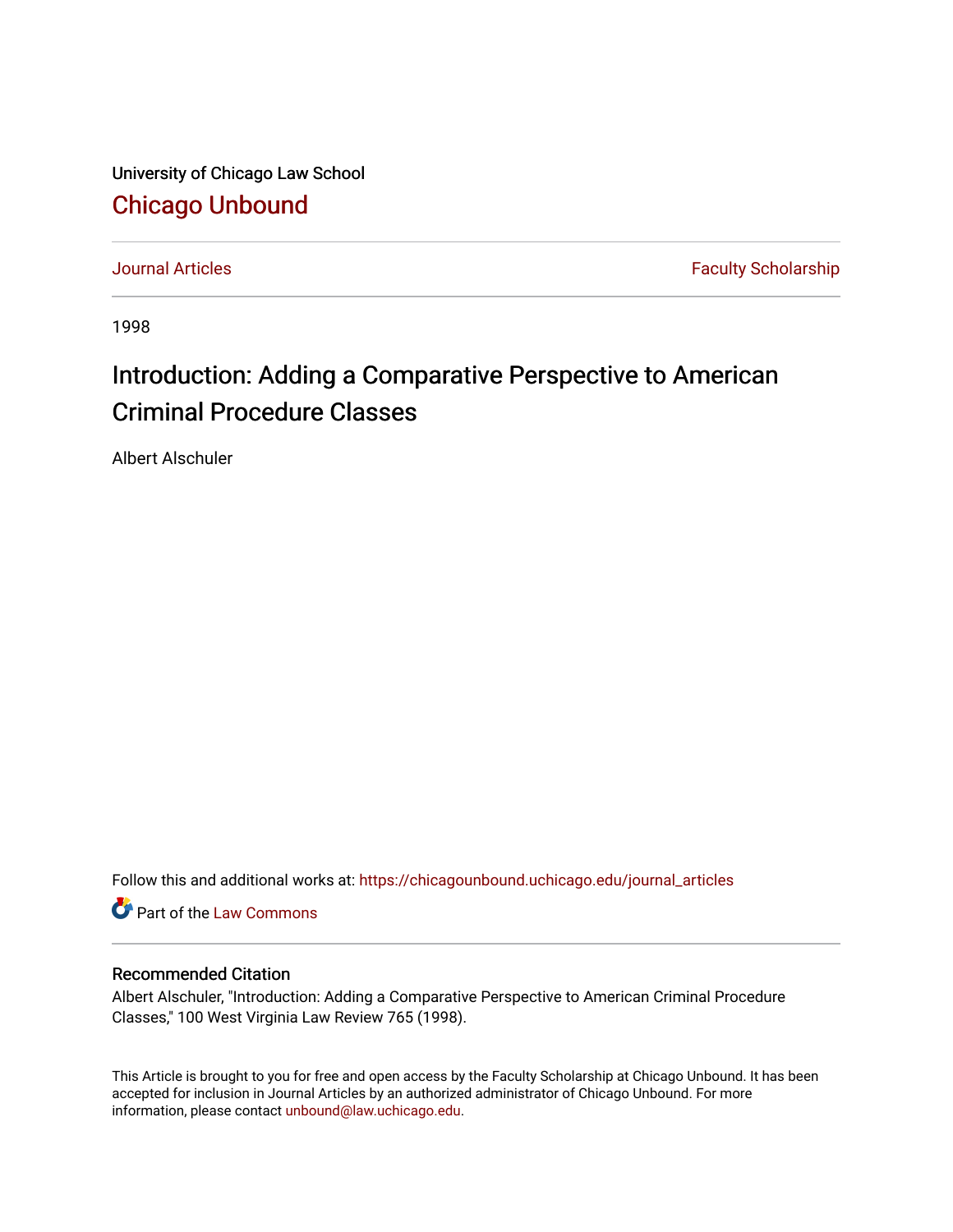## **INTRODUCTION: ADDING A COMPARATIVE PERSPECTIVE TO AMERICAN CRIMINAL PROCEDURE CLASSES**

#### *Albert W. Alschuler\**

Twenty-one years ago, John Langbein published a set of teaching materials titled *Comparative Criminal Procedure: Germany*.<sup>1</sup> This book was brief<sup>2</sup> and very readable. Much of it consisted of a popular writer's description of an intriguing German homicide trial.<sup>3</sup>

Langbein's book has been out of print for several years. Before it disappeared from the bookstores, its author volunteered to prepare an updated edition, but the West Publishing Company declined his offer. The company reported that it had not sold enough copies of the first edition to justify a second.

Although the publisher allows law teachers to duplicate Langbein's materials for their classes (and I still do), the unavailability of up-to-date materials offering an overview of Continental criminal procedure is sad. It is also a mark of American provincialism. A comparison of Continental legal systems with our own not only reveals different ways of resolving issues that all systems have in common; it also permits students to view their own system from the perspective of a different paradigm of procedural justice.4

Fortunately, the American Society of Comparative Law agreed in September 1997 to sponsor a series of pamphlets to better enable law school

*3 See* **LANGBEIN,** *supra* note **1,** at 13-37 (reproducing SYBILLE **BEDFORD, THE FACES OF JUSTICE:** A TRAVELER'S **REPORT** 103-51 (1961)). Langbein's materials include the official court documents for the case described by Bedford, and apart from the educational value of these documents, they make Bedford's astonishing accuracy apparent. Langbein relied on Bedford's journalistic account because German trials are not stenographically recorded.

4 A physicist who routinely uses Einstein's physics in her research while teaching Newton's physics in her classes can think in either paradigm, much as a bilingual person can shift from one language to another. *See* **HOWARD** MARGOLIS, PATTERNS, **THINKING, AND COGNITION:** A THEORY **OF JUDGMENT** 126-27 (1987). Understanding a legal system other than one's own offers a somewhat comparable experience.

765

Wilson-Dickinson Professor, University of Chicago Law School.

 $\mathbf{I}$ **JOHN** H. **LANGBEIN, COMPARATIVE** CRIMINAL PROCEDURE: GERMANY (1977).

**<sup>2</sup>** The book contained 151 pages of materials and 16 pages of appendices.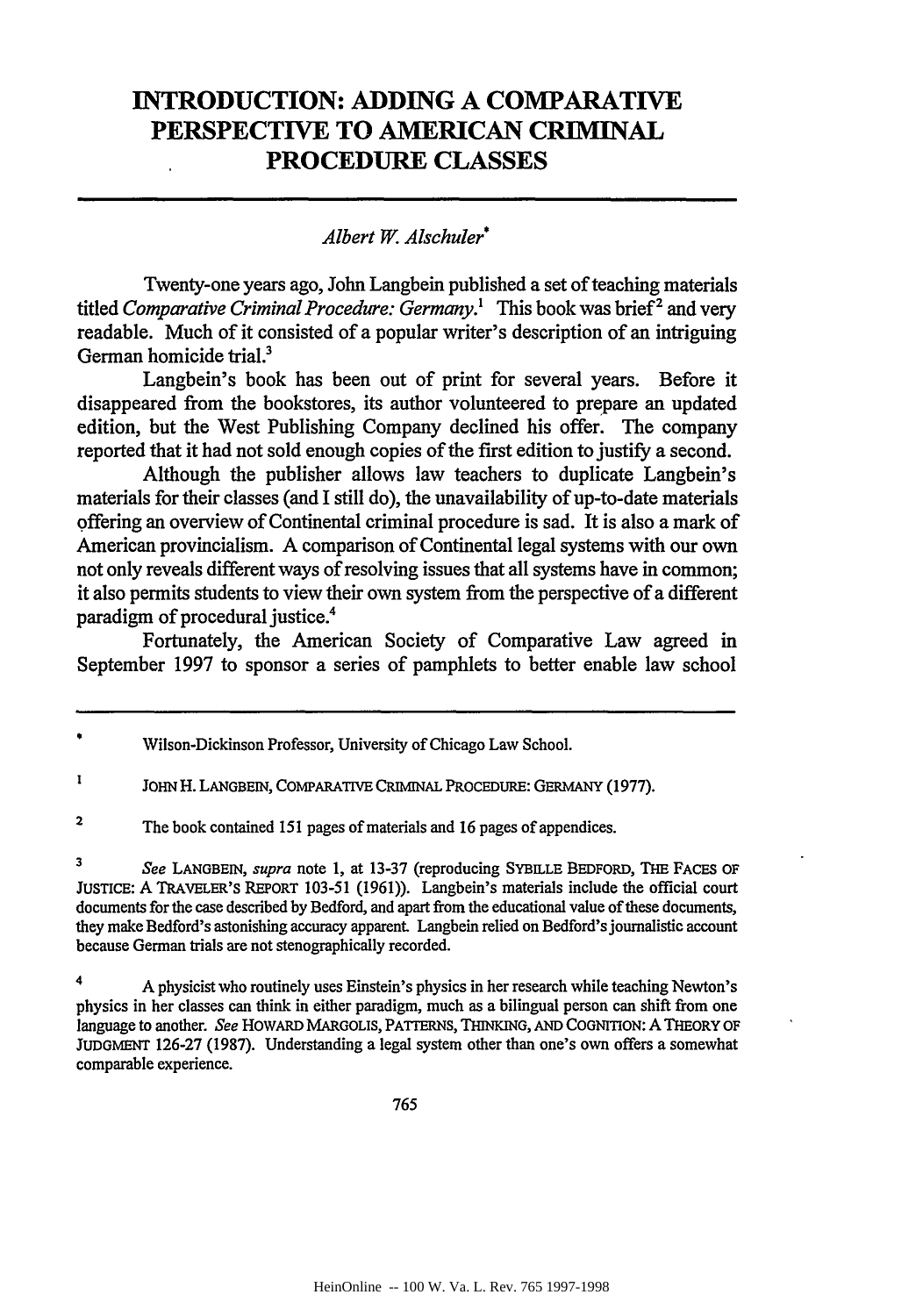teachers to add comparative perspectives to their courses. Edward M. Wise, director of the Comparative Criminal Law Project at Wayne State, spurred this development, and the Society has authorized Wise to prepare a pamphlet on comparative criminal procedure as a pilot project. Richard Frase's contribution to this symposium describes other ways to add comparative perspective to criminal law and criminal procedure courses.

I currently teach the Langbein book in the final two or three classes of a course on the adjudicative phase of American criminal procedure.<sup>5</sup> These classes are easy and fun. They permit a second look at issues considered throughout the course.

I begin with an opinion poll on the most obvious question, asking students to suppose that they have been transported to an international community on a space station orbiting the earth. I tell them that the community is to vote on which criminal justice system to adopt, the German or the American. Those, I report, are the only choices. No blending of the two systems is permitted, and England, Libya, and Iraq failed to make the run-offs. My polls usually have yielded clear (but never unanimous) results, though occasionally the division of the class has been close. In my eighteen years of sampling knowledgeable American students, however, the United States criminal justice system has never prevailed.<sup>6</sup>

After I have divided the class into two camps and learned where to look for divergent opinions, students consider the two systems from the perspective of each of the non-professionals with a role in criminal cases. They begin with an issue on which William Pizzi and Walter Perron recently wrote the definitive article: Which system provides better treatment to the victims of crime and to witnesses?<sup>7</sup> Even the heartiest champions of the American system generally give Germany the edge on this issue. Next, the students consider in which system they would rather be a juror or lay judge. Finally, they discuss which system they would prefer as a defendant. As some student always suggests before long, the answer to this

<sup>&</sup>lt;sup>5</sup> At the University of Chicago, I devote two 65-minute classes to the materials. At other law schools, I have taught the materials in three 50-minute classes. Langbein's materials obviously are rich enough to justify more extended treatment, but I have been surprised at how much breadth and depth of coverage even a few classes permit.

**<sup>6</sup>** Unlike Langbein's law review articles, his teaching materials do not grind obvious axes. Nevertheless, the author's admiration for German criminal justice may show and may color the results of my polls.

*<sup>7</sup>See* William T. Pizzi & Walter Perron, *Crime Victims in German Courtrooms: A Comparative Perspective on American Problems,* 32 STAN. J. INT'L L. 37 (1996).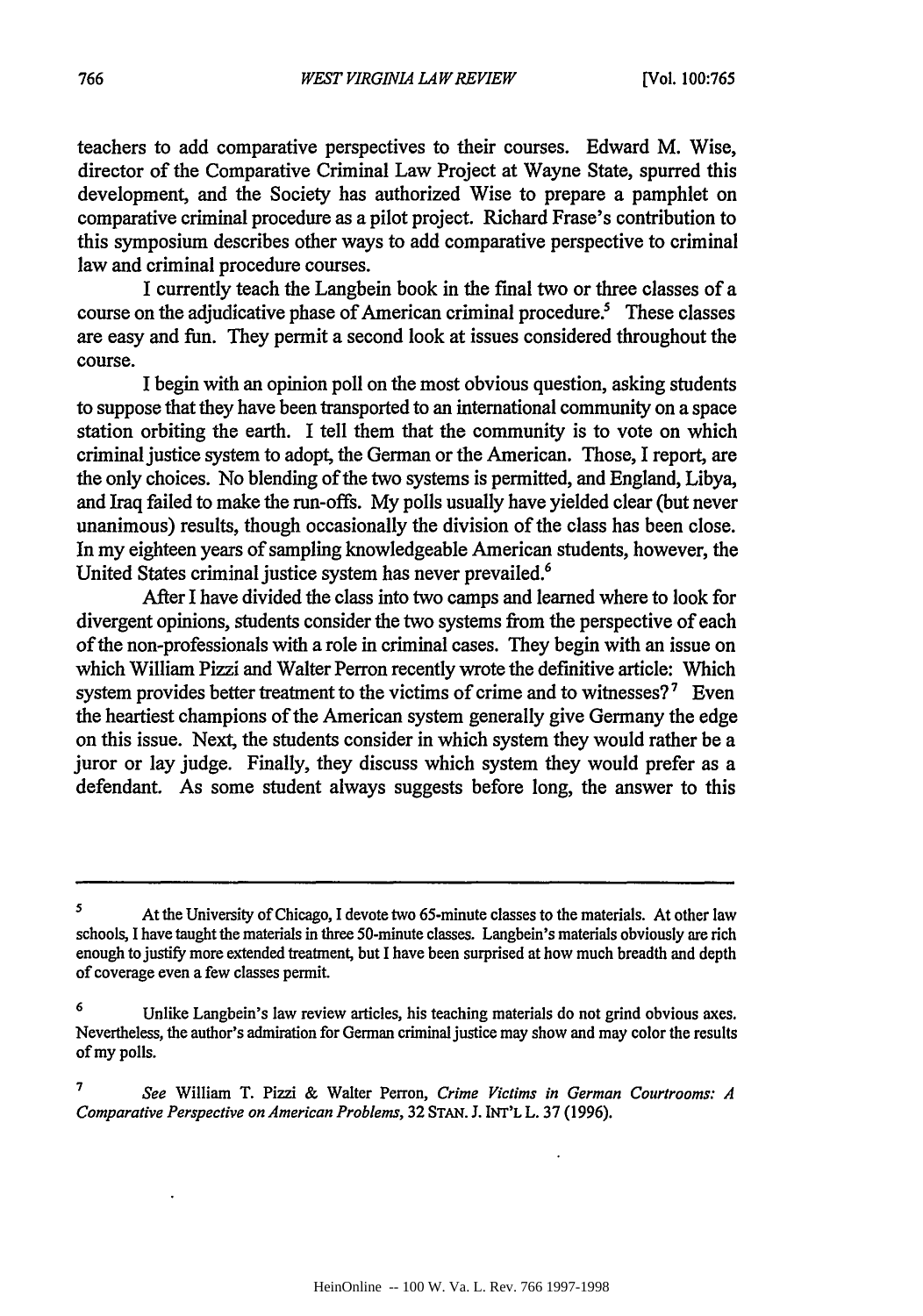question may turn on whether one is rich or poor or guilty or innocent.<sup>8</sup>

Under each of these headings, the discussion moves from the lay actor's perspective to larger issues, and the course ends with an examination of the most important difference between American and Continental procedure. As William Pizzi's contribution to this symposium emphasizes, this difference is not appropriately characterized as the difference between "adversarial" and "inquisitorial" procedure. Although Americans may describe European justice as "inquisitorial," Europeans never do. In fact, the Spanish Inquisition ended long ago, and modem European systems are "mixed." Stated non-polemically, the issue is what degree of adversariness is appropriate and what independent responsibility for truth-finding judges should have.

Under this last heading, the class considers how the homicide case upon which Langbein focuses would be resolved in the United States. Although there is some room for argument about it, this case might be characterized as one of selfhelp justice with strong provocation, an upper-middle-class defendant, and a dubious defense. All of the American prosecutors with whom I have discussed the case would have charged the defendant with either first or second degree murder. Then almost all of them would have accepted a guilty plea to a greatly reduced charge, perhaps even to a misdemeanor. Many students criticize this seemingly schizophrenic treatment of the case through American plea bargaining. Many also doubt that a more adversarial American trial would have focused the issues more sharply or revealed more of the truth than the German trial. The issue turns out to be debatable, however. Some students have concluded that the German prosecutor's insufficiently adversarial approach to the case permitted the defendant to get away with murder.

In teaching from duplicated copies of an out-of-print book, I feel like a graybeard who refuses to update or abandon his ancient lecture notes. I do ask students to include in their course evaluations a line or two about whether I should continue to assign the book, and the great majority of students have been enthusiastic.

Langbein's book is, however, out of date, and it is useful to lecture briefly about recent developments. In recent decades, European and American systems have been converging or growing more alike. In civil cases, America has moved a bit toward the European model. This shift can be seen in enhanced pretrial judicial case management, in the trial and pretrial procedures of the *Manual for Complex Litigation,9* and in the use of court-annexed arbitration and other alternative dispute

*9* MANUAL FOR **COMPLEX LITIGATION (3d** ed. 1995).

767

See Daniel Givelber, Meaningless Acquittals, Meaningful Convictions: Do We Reliably *Acquit the Innocent?,* 49 RUTGERS L. REV. 1317 (1997).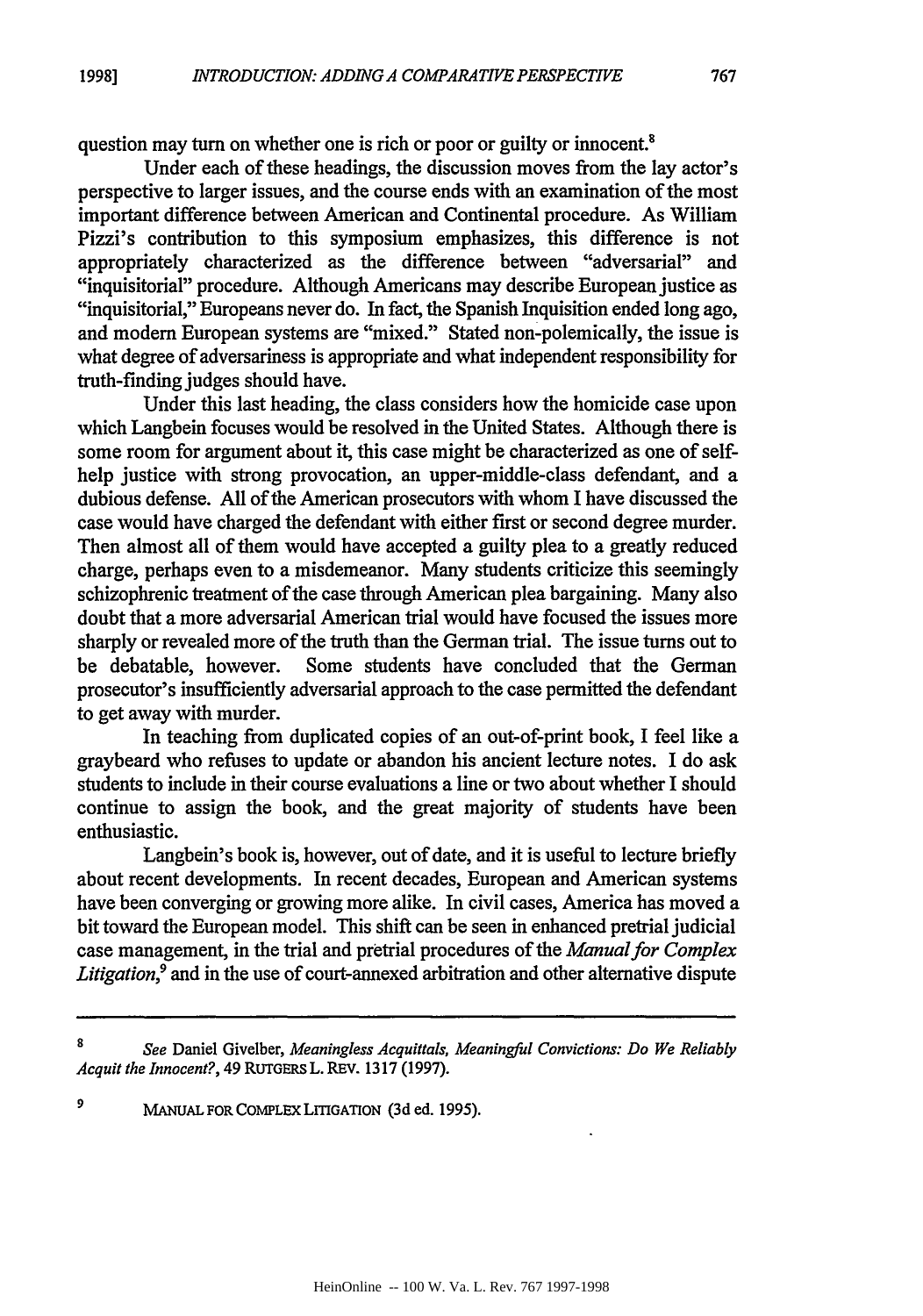### resolution techniques.<sup>10</sup>

In criminal cases, however, the convergence has proceeded almost entirely from the European side. At least in Germany, the criminal trial is longer and more adversarial than it was when Langbein wrote, and partly as a result, Germany can no longer be described in the way that Langbein described it in an article published a few years after his course materials. That nation is no longer a "land without plea bargaining."<sup>11</sup>

Recent developments in Germany and elsewhere support an empirical proposition that I advanced almost twenty years ago, mostly on the basis of our own historical experience: "[T]he more formal and elaborate the trial process, the more likely it is that this process will be subverted through pressures for selfincrimination. The simpler and more straightforward the trial process, the more likely it is that the process will be used."<sup>12</sup>

Of course substantial differences between European and American criminal procedure remain. Certainly nothing resembling the O.J. Simpson trial could have  $\alpha$  occurred in any European system.<sup>13</sup> One significant difference is the greater willingness of European courts to consider probative evidence without regard to its supposed prejudicial impact and to permit witnesses to tell their stories fully. Paradoxically, the process of excluding evidence makes American trials vastly longer and more complicated than they would be if more relevant evidence could be heard.

One reason people were mortified by the Simpson trial was that the presiding judge took the American law of evidence seriously (more seriously than judges usually do). In this trial, there were more than 16,000 evidentiary objections,

**<sup>12</sup>**Albert W. Alschuler, *Plea Bargaining and Its History,* **79 COLUM.** L. REV. **1,** 42 **(1979).**

**<sup>13</sup>***See* Myron Moskovitz, *The O.J. Inquisition: A United States Encounter with Continental Criminal Justice,* **28** VAND. J. TRANSNAT'L L. 1121, 1140 (1995). *See also* William T. Pizzi, *Discovering Who We Are: An English Perspective on the Simpson Trial,* 67 U. COLO. L. REv. 1027 (1996).

**<sup>10</sup>***See* Albert W. Alschuler, *Mediation With a Mugger: The Shortage of.Adjudicative Services and the Need for a Two-Tier Trial System in Civil Cases,* 99 HARV. L. REv. 1808 (1986).

**<sup>11</sup>***See* John H. Langbein, *Land Without Plea Bargaining: How the Germans Do It,* 78 MICH. L. REV. 204 (1979). For English-language descriptions of later developments, see Thomas Swenson, *The German "Plea Bargaining" Debate,* 7 PACE INr'L L. REV. 373 (1995); Joachim Herrmann, *Models for the Reform of Criminal Procedure in Eastern Europe: Comparative Remarks on Changes in Trial Structure and European Alternatives to Plea Bargaining, in* **CRIMINAL** SCIENCE *IN* A GLOBAL SOCIETY: ESSAYS IN HONOR OF GERHARD O. W. MUELLER 61 (Edward M. Wise, ed., 1994); Joachim Herrmann, *Bargaining Justice -A Bargain for German Criminal Justice?,* **53 U.** PITT. L. REV. **755 (1992).**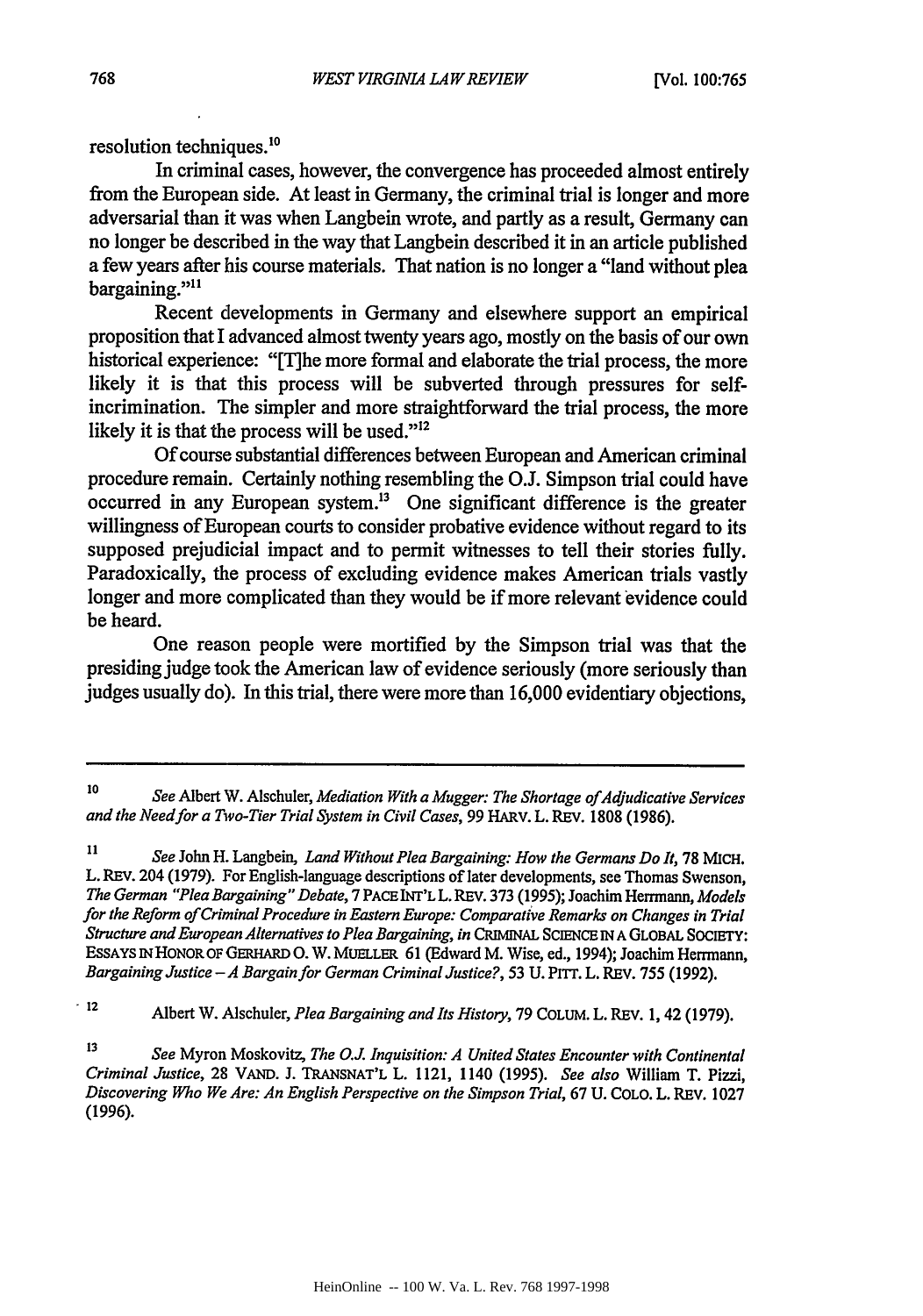**1998]**

**7,000** of which were sustained. 4 Christopher Darden's memoir reports that, with the trial less than half over, "there had already been 430 sidebars. The jury had seen only 41 percent of the court proceedings. We were averaging two hours of jury presentation per day."<sup>15</sup>

Gordon Van Kessel's contribution to this symposium discusses one reason why European tribunals learn more of the facts than American tribunals do – their greater use of defendants as a source of evidence. But encouraging defendants to tell their stories is only one of many ways in which European procedure is more open and receptive than ours.

I will conclude with a news clipping that I think captures this basic difference in approach. It is from the *Chicago Tribune:*

From his hospital bed, an 81-year-old Hungarian immigrant pointed to a picture of the man who had viciously beaten him. Three weeks later, he died.

It was a picture of Lee Miller, who eventually was charged with murder. But the 12 jurors who heard the case never knew that the old man had identified Miller before he died.

Edward Gall's son and daughter, also Hungarian immigrants, couldn't understand this.

As they waited for the jury's verdict last week, they spoke of how unfair the criminal justice system seemed. Their father's killer might go free, they said, because of things the jurors couldn't hear, things just as damning as what they did hear.

Gall's children knew what the jury did not  $-$  that their father had pointed Miller out; that one of Miller's accomplices had named him as the killer; that Miller had a long history of violent crime and was not just the "derelict" his lawyer said he was.

"Why can't the jury know all this?" Gall's son asked.

The answer lay in the Bill of Rights and rules of evidence it spawned to protect the accused's right to a fair trial.

Those rules left prosecutors Nick Trutenko and Mary Ellen Cagney with one key witness: a convicted prostitute and admitted heroin addict.

She was Tamra Martin, 25, who testified that she set Gall

**is CHRIsTOPHER A. DARDEN** WITH JESs WALTER, **IN** CONTEMPT 302 (1996).

<sup>14</sup>*See* Stephen A. Metz, *Comment: Justice Through the Eye of a Camera: Cameras in the Courtrooms in the United States, Canada, England, and Scotland,* 14 DICK. **J.** INT'L L. 673, 677 (1996).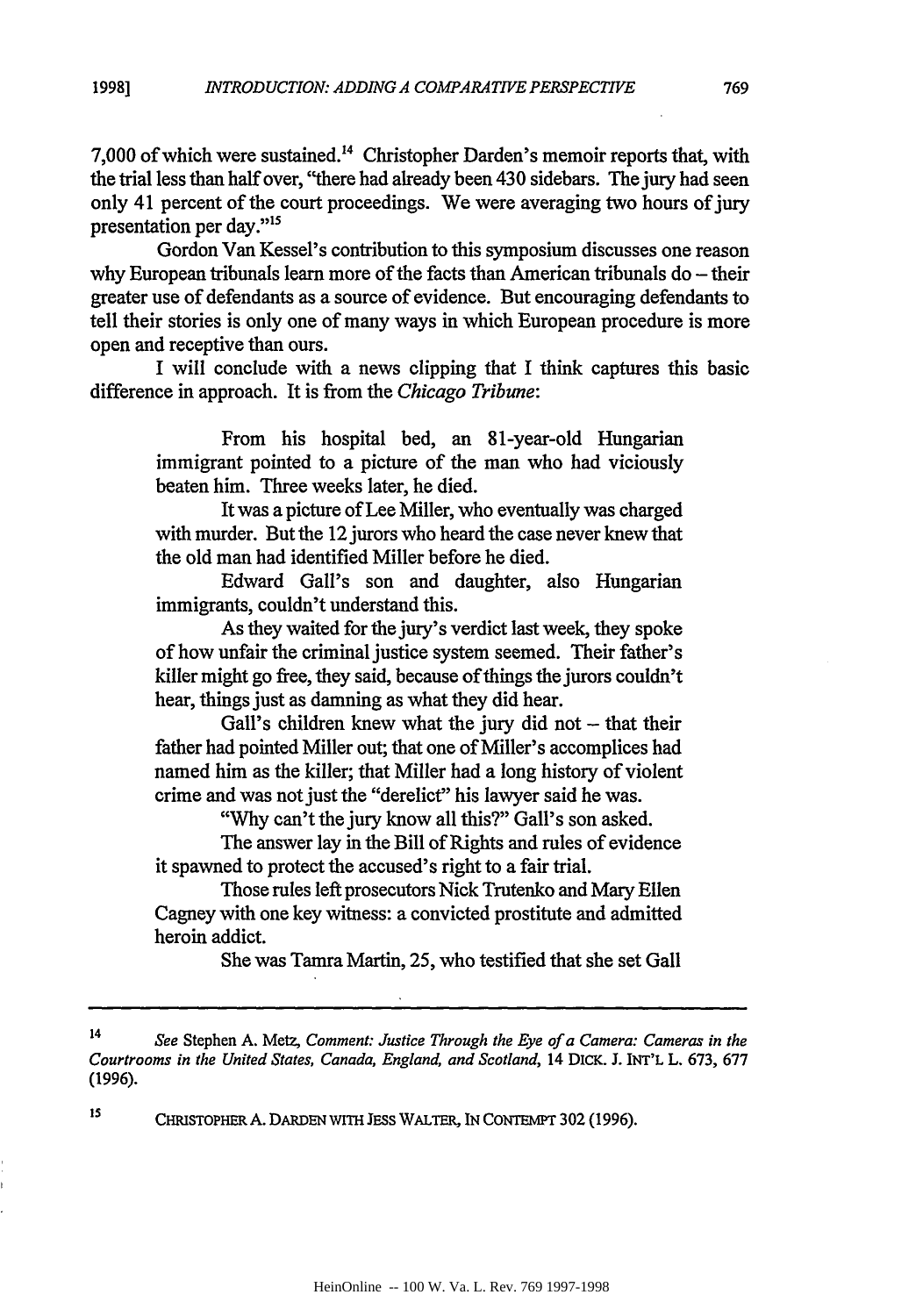up to be robbed. She said Gall had hired her as a prostitute and she planned to leave his door unlocked. Miller and a second man, Tiny Tim Gilbert, would sneak in and rob him. The old man, she said, was never supposed to know.

But things went wrong. Miller viciously attacked Gall, she said. She tried to pull him off, she said, then ran to Gilbert and pleaded with him to stop Miller.

It was too late. The old man's nose, jaw and cheekbones were broken. Both his eyes were black and a foot-long bruise ran across his chest. He would die of the injuries several weeks after the beating ....

During closing arguments Thursday, Miller's lawyer, public defender Richard Scholz, told the jury that Martin was a desperate prostitute trying to save herself by framing Miller in the death-penalty case.

"She sold herself to Mr. Gall," Scholz said. "She sold herself to police officers. She sold herself to these authorities and now they're asking you to buy what she's selling...."

Gall's children shuddered. They feared the jurors wouldn't believe Martin, and Miller would go free.

"It must be difficult for them (Gall's children) to understand the system, especially coming from the background they do," Scholz said after the trial. "Lee Miller had the constitutional right to challenge the evidence against him, to have it brought before 12 people on a jury."

Gall's son and a police officer were at Gall's side when the old man pointed to Miller's picture. In some cases, a "dying declaration" is allowed as evidence because "as a person approaches death, they have no reason to lie," Scholz said.

But such a declaration is admissible only if the victim knows that death is imminent and, in fact, does die soon. Gall lived for three weeks after the identification....

Gall's children couldn't understand why Tiny Tim Gilbert wasn't forced to face the jury. He earlier told police that he helped plan the robbery and that Miller killed Gall....

The jury also knew nothing of Miller's record. He had a conviction for attempted murder in 1976 and an armed robbery conviction in 1973, said Trutenko. In 1983, while free on bond in the Gall case, he was arrested and convicted of burglary in Indiana. He escaped from prison there, went to California and was arrested and convicted of a sexual assault and robbery.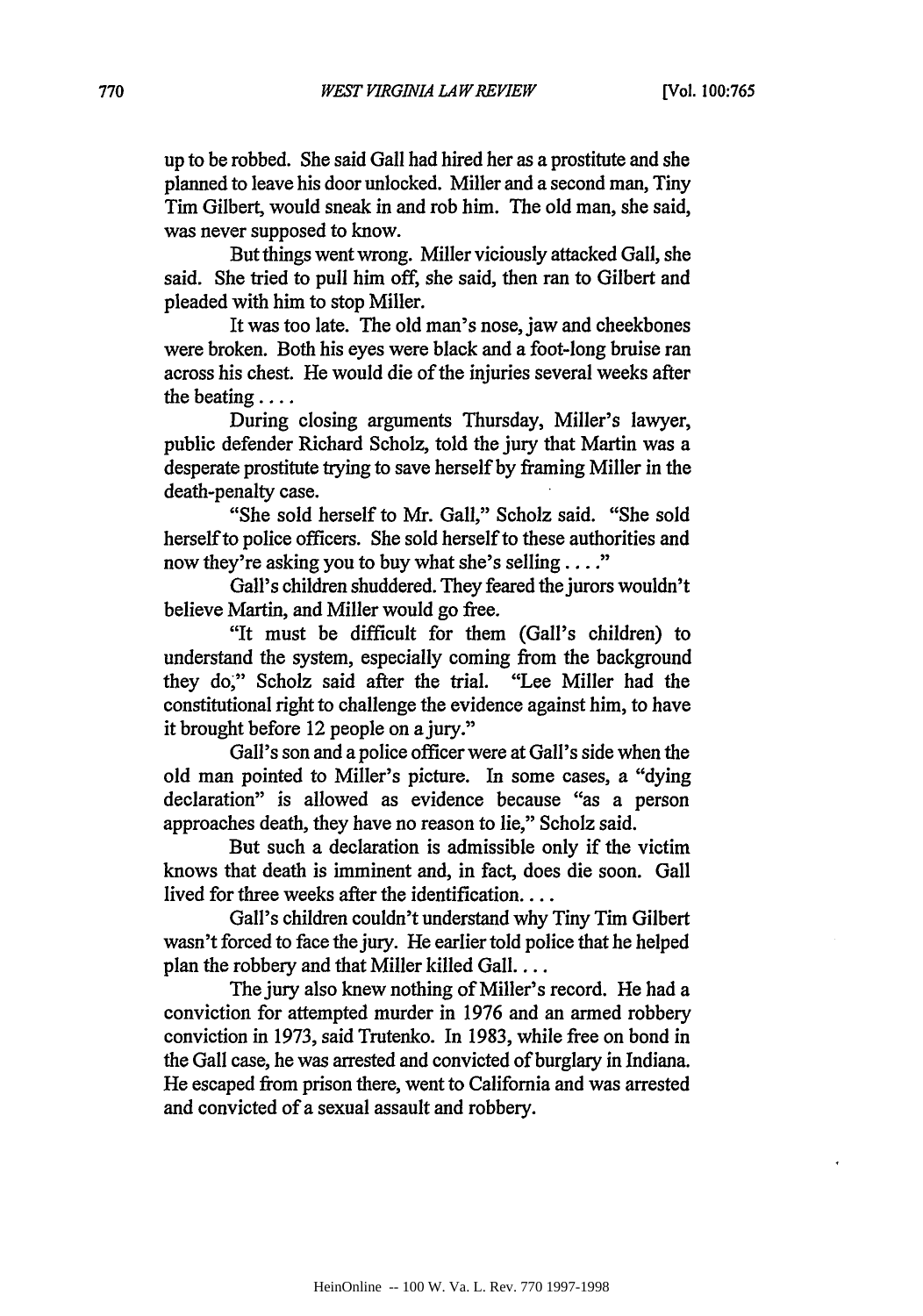**1998]**

"Why don't they tell the jury this?" Gall's son asked. But a past criminal record cannot be used as evidence unless the defendant takes the witness stand, because it would unfairly bias the jurors against a defendant who is presumed innocent until proved guilty. A criminal background can be used only to help determine the credibility, not the guilt, of a witness.

Miller didn't take the stand. As far as the jury knew, he was a 35-year-old "derelict"....

The lawyers' closing arguments covered the sparse circumstantial evidence but centered on Martin.

"Tamra Martin is trying to avoid the death penalty.... She has every reason in the world to lie," Scholz told the jury. "Please don't buy what Tamra Martin has to say. Please."...

The jurors were out for two hours. They came back with the verdict: guilty. Gall's daughter cried tears of relief, and his son smiled. Maybe this country's justice system isn't so bad after all, they said.<sup>16</sup>

Perhaps, as the victim's children concluded, our criminal justice system isn't so bad. Or perhaps what Rudolph Schlesinger wrote twenty-one years ago is even more true today: "[W]hen it comes to problems of criminal procedure, [American lawyers] are possessed by a feeling of superiority that seems to grow in direct proportion to the ever-increasing weight of the accumulating evidence demonstrating the total failure of our system of criminal justice."<sup>17</sup>

**<sup>16</sup>**Linnet Meyers, *Murder Trial Rules Baffle Victim's Kin: Justice Follows Winding Course,* **CHi.** TRm., Oct. 14, 1985, § 2, at 3.

**<sup>17</sup>**Rudolph Schlesinger, *Comparative Criminal Procedure: A Plea for Utilizing Foreign Experience,* 26 BUFF. L. REV. 361, 363 (1977).